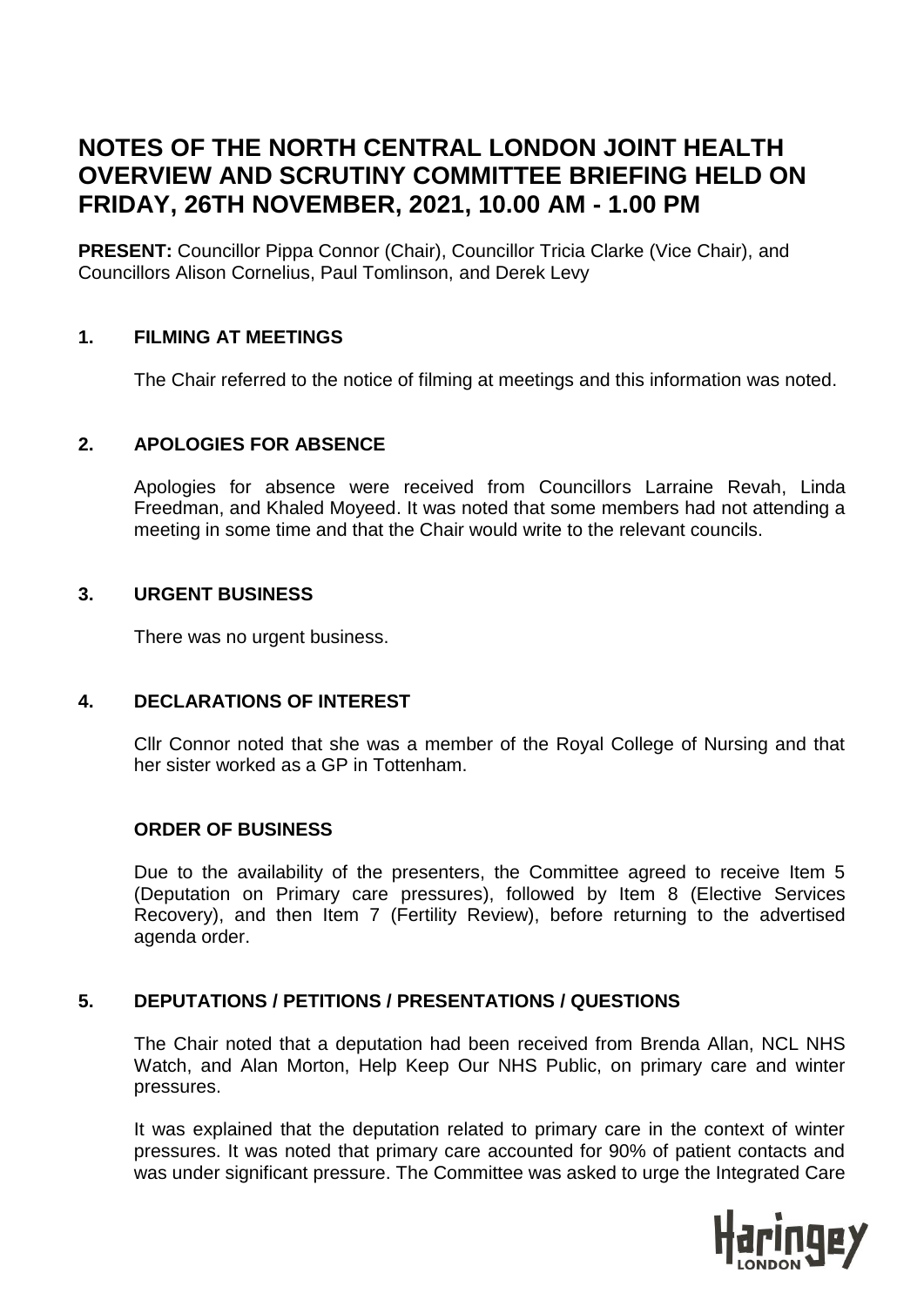System (ICS) to consider what more could be done to support primary care with its workload, workforce, and stability of provision. It was also asked that the Committee considered what could be done by councils and politically. It was added that the Committee should also pressure for GP representatives to be included in the ICS governance arrangements. It was added that a number of contracts were due for renewal and it was enquired what measures had been undertaken to ensure that these contracts would stay within the NHS and it was also enquired what greater scrutiny could be undertaken to avoid large companies taking over.

Jo Sauvage, NCL CCG Chair and Primary Care Lead, thanked the deputation and explained that she was happy to highlight some of the work that had been undertaken. It was noted that there were some important themes in primary care, including recruitment and retention issues. It was explained that, in order to support practices, there were a number of initiatives which aimed to streamline processes as much as possible. It was highlighted that the CCG had listened to residents' comments expressed at this Committee, at Health and Wellbeing Boards, and at patient participation group meetings. It was acknowledged that there was some inconsistency across NCL and it was important to understand why this was the case and to put packages in place to respond to needs. It was explained that there was a programme of work which was looking at the arrangements across NCL and considering possible actions.

Some members noted that the way to ensure greater scrutiny of decisions was to have greater member participation on the boards of the new ICS. It was also suggested that greater primary care representation on ICS boards would likely have an impact on the availability of staff in primary care. Brenda Allan, NCL NHS Watch, stated that some time should be invested in attending meetings where resources were allocated in order to address some of the existing problems in the system.

In relation to contracts, Alan Morton, Keep Our NHS Public, stated that he hoped that NCL would closely monitor its tendering processes. In relation to funding, he noted that NCL had experienced difficulties in obtaining funding for Covid-19 issues, had a backlog of elective surgery, and had general budget issues. It was asked whether officers could share their views on the budget for the coming months. The Chair noted that, due to time constraints, this question could be addressed under the Winter Pressures item.

## **6. MINUTES**

## **RESOLVED**

To note the minutes of the North Central London Joint Health Overview and Scrutiny Committee meeting on 1 October 2021.

## **7. FERTILITY REVIEW**

Penny Mitchell, Director of Population Health Commissioning, Dr John McGrath, GP & Clinical Responsible Officer (CRO), and Francesca McNeil, Assistant Director of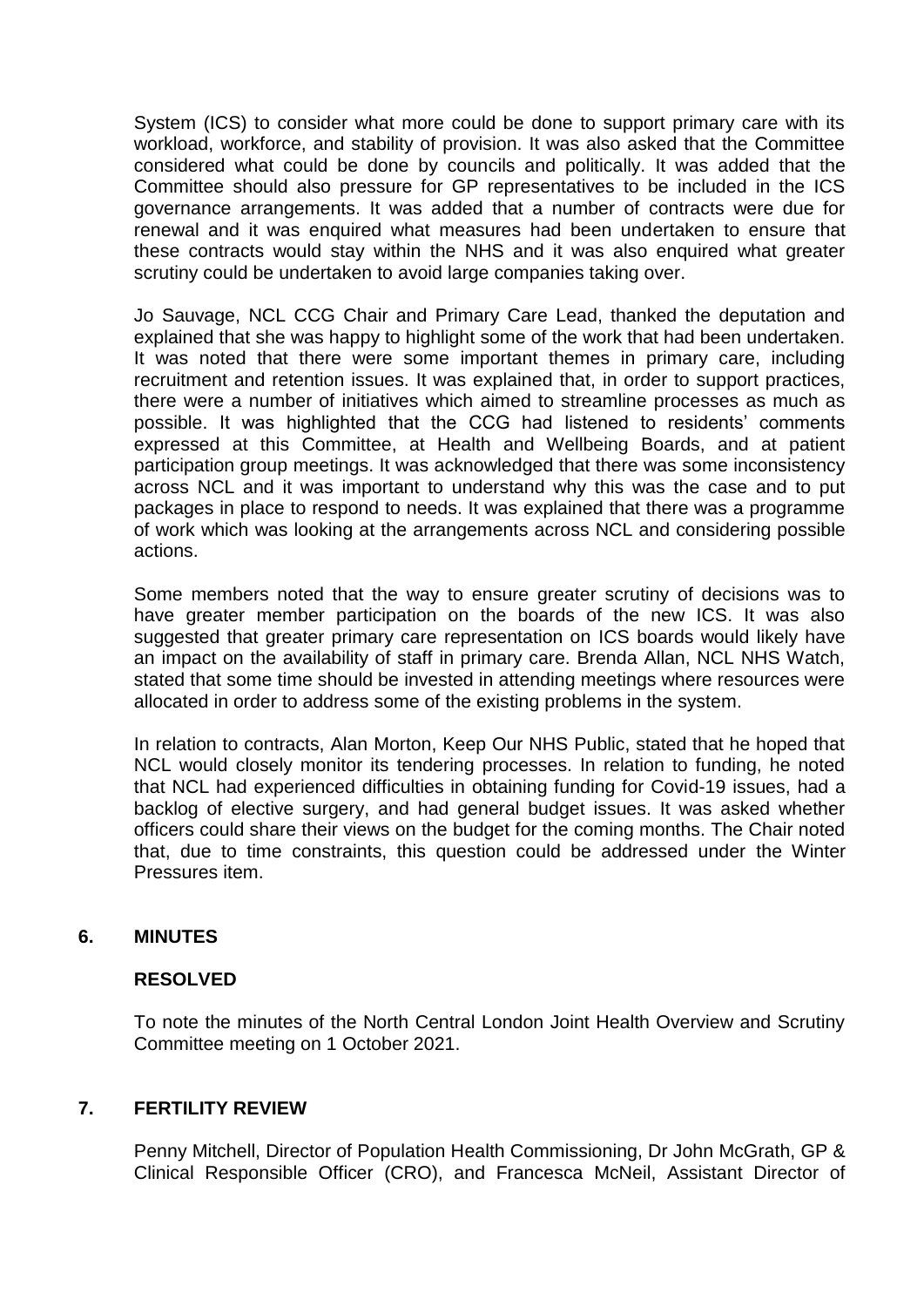Communications and Engagement, introduced the report which provided an update on the fertility review. It was acknowledged that fertility services were accessed by a small number of people but that they were very important and emotive for those concerned. It was explained that there were currently five separate policies across North Central London (NCL) and that the fertility review aimed to provide a consistent and equitable offer across the area and to maximise health outcomes.

It was noted that the review had strategically considered the current population needs and had been informed by local views in order to provide a policy that was suitable across NCL. It was explained that there were a number of highly technical points in the report but that, overall, the policy sought to move to a more modern position. It was added that the proposal would not mix public and private funding for NHS treatments.

It was noted that engagement had been key and that views had been sought from a wide range of people, including residents, service users, community groups, and fertility groups. It was explained that these initial views had informed the development of the policy. It was noted that there would now be a 12 week engagement period which would be publicised by the Clinical Commissioning Group (CCG) and by partners. It was added that a variety of engagement methods would be used to maximise input and that the process could be tailored if there were any particular groups or communities that had not responded.

In response to questions, the following responses were provided:

- It was clarified that, for the proposed fertility policy, those with an adopted child were not eligible for fertility treatment. It was explained that priority was given for those who had no living child. Some members of the Committee asked whether this could be reviewed. It was commented that this was a standard criteria but that the results of the engagement would be considered.
- In relation to the engagement of harder to reach communities, it was explained that the CCG had a list of approximately 120 community groups for this engagement process and was hoping to identify further groups. It was noted that information could be provided in different ways, including an easy to read version. It was added that a number of connections had been made during the Covid-19 pandemic and that, following conversations with these groups, there were some innovative ideas for engagement.
- The report commented that there were increased efficiency requirements for the NHS but it was noted that an increased spend was expected in relation to fertility services in order to increase services in an equitable way.
- Some members noted that there was an over-representation of white service users and enquired how equitable access would be ensured. It was explained that a communications programme was being developed to support the introduction of a new policy and that this would seek to ensure equitable access through the education of GPs, partners, and the wider public.

It was noted that, as part of the engagement process, evidence had been heard from a number of service users. It was explained that much of this evidence was holistic and did not relate to the specific fertility review. However, it was recognised that these overall experiences were important and they were captured in the engagement and recommendations reports. It was added that this information was also shared with the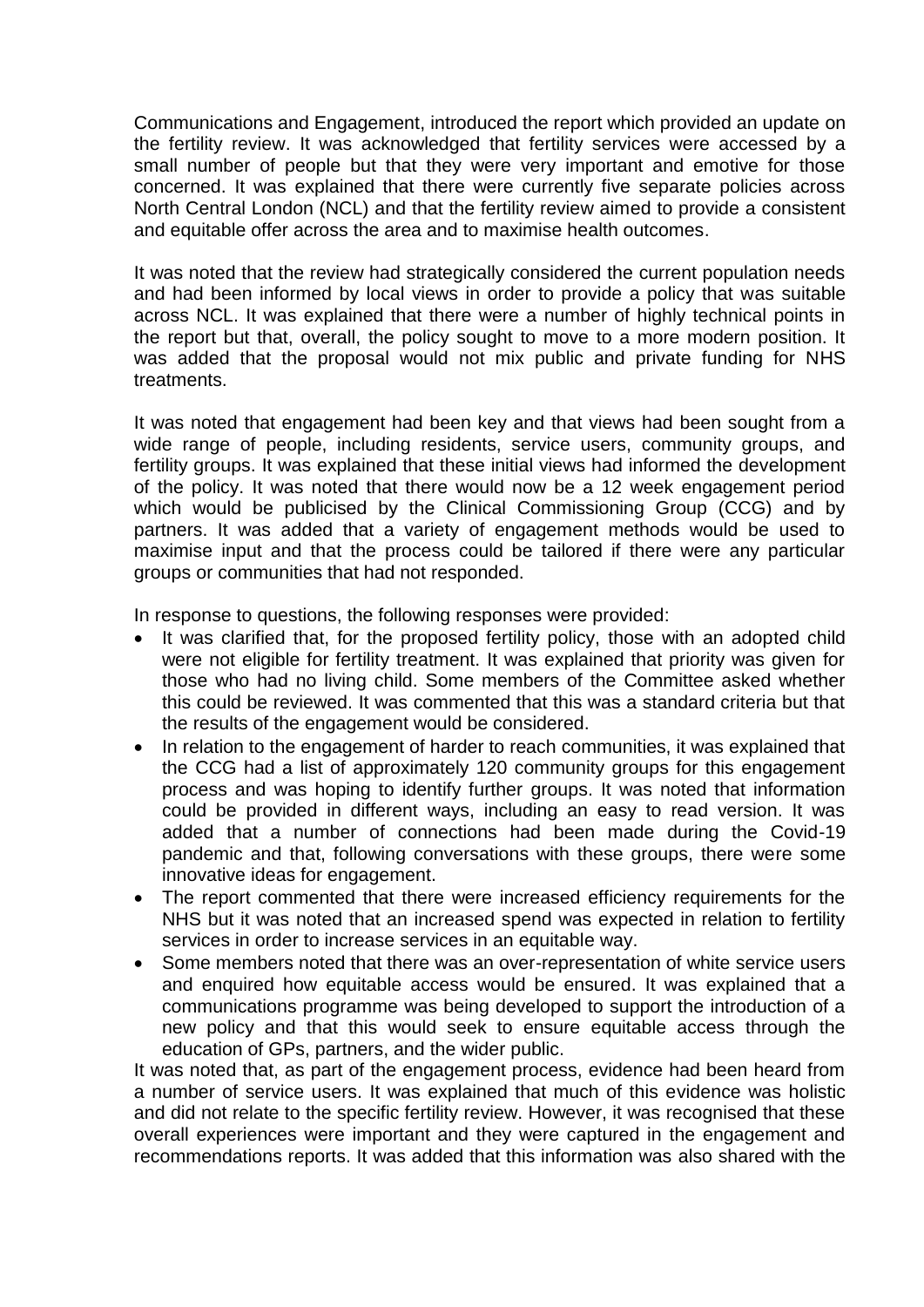specialist clinical group (providers) alongside reminders about the psychological support available.

The Chair noted that it would be useful for the Committee to receive an update on the final policy. It was added that the Committee would be interested to hear updates on which additional groups had been accessed through the engagement process and how the views of those who have (an) adopted child(ren) had been captured.

It was acknowledged that the policy aimed to increase the funding available for fertility services but concerns were expressed that this would not be possible. The Committee asked whether it would be possible to report on any contingency plans if additional funding was not granted. It was also noted that it would be important to ensure that primary care practitioners were fully aware of the various fertility options, pathways, and timescales and it was suggested that some guidance for primary care would be useful once the policy was confirmed.

## **RESOLVED**

- 1. To note the report.
- 2. To request a further update on the fertility policy, including the engagement process for harder to reach groups and those with (an) adopted child(ren), funding contingency plans, and communication arrangements for primary care.

## **8. ELECTIVE SERVICES RECOVERY**

Ali Malik, Lead for Elective Recovery, introduced the report which provided an update on elective services recovery in North Central London. It was explained that, at various points over the past two years, elective services resources had been redeployed to respond to the Covid-19 pandemic. It was also noted that infection prevention control measures had also reduced the efficiency of services by about 15%. As a result, it was explained that the elective services waiting list had grown. However, this had provided some opportunities to transform delivery and work differently.

It was noted that the team had rapidly developed a governance structure and programme around elective recovery after the start of the pandemic and had been the first Integrated Care System (ICS) in London to be given permission to re-start elective services. A new elective centre had been opened in the Grafton Way building which was part of University College London Hospital (UCLH). It was added that seven clinical networks had been developed which covered the high volume elective specialties and, through joint working, had resulted in improvements to pathways.

It was highlighted that North Central London (NCL) had been identified as an accelerator site. It was noted that accelerator site status came with some additional funding for this year only. It was added that there were 13 accelerator sites in the country and only one in London. It was noted that 15 projects had been funded in North Central London through this programme and some progress had been made. For example, this had allowed investment in a community gynaecology service which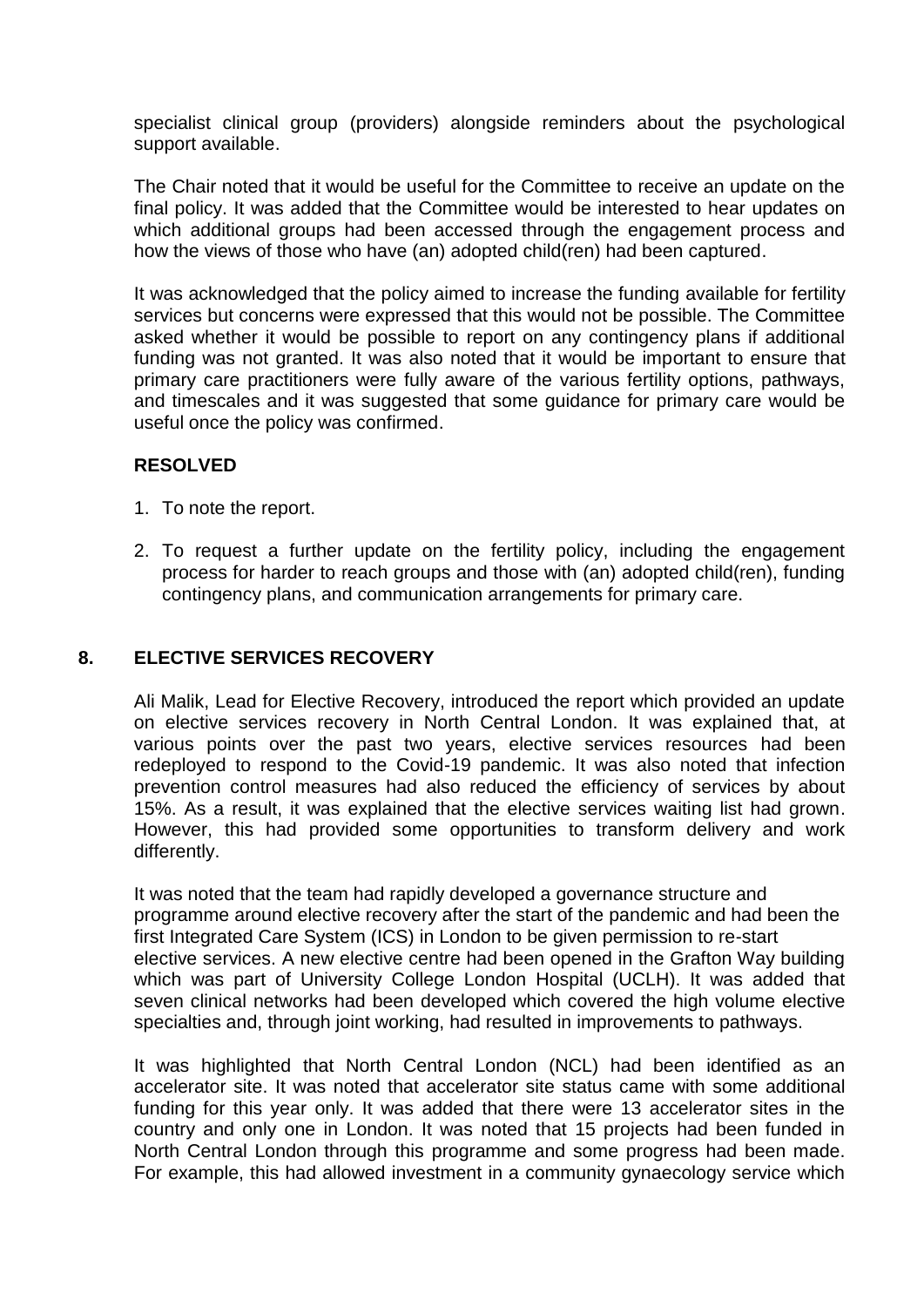provided a service that was more aligned with the community and which reduced pressure on acute hospital background. It was also noted that there had been investment in a data system, one system patient tracking list, which meant that all providers had access to the waiting lists and could look to redistribute patients accordingly to even out waiting times.

In response to questions, the following responses were provided:

- It was clarified that the shared waiting lists were only for NHS use and that there were strict criteria on what information was visible.
- In response to a question about the resilience of the elective services recovery programme, it was noted that there had been significant learning throughout the pandemic and that there were now processes and measures in place which meant that the impact of any new variants or changes should not be as significant. It was added that the programme was resilient and that there were parts of the system, such as Chase Farm, which provided ringfenced capacity for elective services.
- It was explained that community diagnostic centres were designed to provide an initial diagnostic test and potentially reduce the amount of touchpoints, or interactions, that patients had with hospital services. It was noted that this would be more efficient and better for patients who would have fewer outpatient appointments. It was added that a comprehensive communications plan would accompany this proposal.
- In relation to the accelerator pilot, it was noted that the £20 million funding was new funding that would only be available for this year. The funding would allow NCL to pilot new ideas, consolidate and share any learning from the pilots, and consider whether to take any of them forward. It was explained that the projects were being run by the NHS and overseen by the Clinical Commissioning Group.
- It was explained that the health and social care capacity pilot aimed to consider how the health and social care system could support the elective recovery backlog and the pressure on hospitals generally. It was noted that the additional funding could support teams and processes which allowed patients to receive treatment in non-hospital settings where this was medically appropriate.
- It was noted that there had been a recent reduction in performance relating to colorectal surgery. It was reported that the service had seen an increase in cancer referrals over recent months which had higher priority than normal elective pathways. It was explained that some capacity in this area had therefore been temporarily repurposed to respond to the demand for cancer services. It was anticipated that performance would improve once there was some stabilisation.
- It was explained that staffing was a key challenge and that innovative ways of working were being explored. It was noted that, where staff were willing and able, services were provided during evenings and weekends as overtime provision.

The Chair noted that there were particular stresses around workforce and suggested that it would be useful for the Committee to consider this. It was commented that this could focus on the pilots, possibly the health and social care pilot where there was some council involvement. The Chair added that the Committee would request an update on the outcomes of the elective services recovery programme and whether waiting times had been reduced as a result.

## **RESOLVED**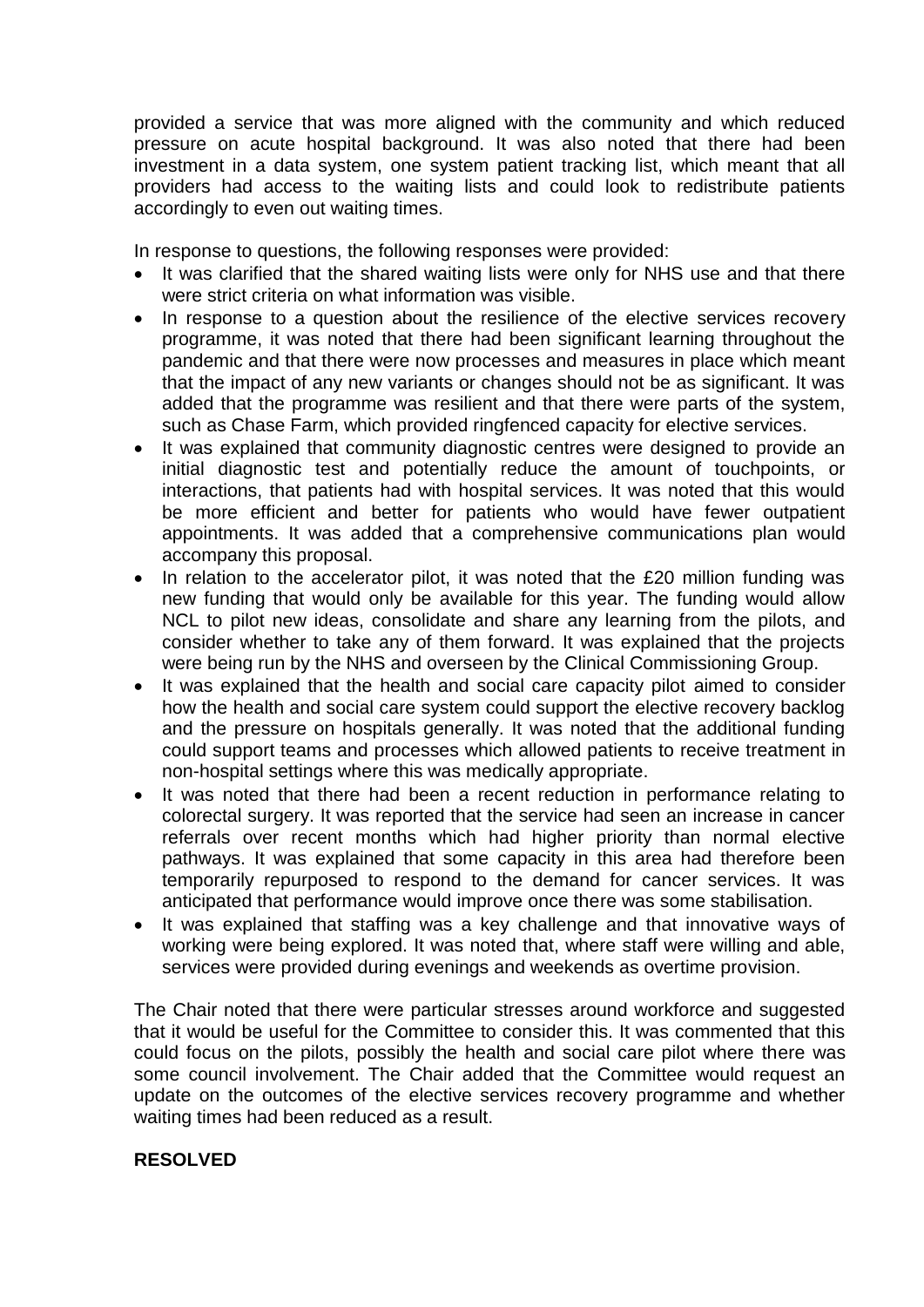- 1. To note the update.
- 2. To request a future update on the outcomes of the elective services recovery programme, including consideration of workforce issues.

#### **9. WINTER PRESSURES**

Paul Sinden, CCG Chief Operating Officer, Alex Faulkes, Head of Urgent and Emergency Care, and Darren Farmer, Director of Operations: Ambulance Delivery and Emergency Operations Centres Transformation, introduced the report which provided an update on winter pressures.

Paul Sinden noted that the priorities for winter were to reduce ambulance handover delays, to maintain elective recovery, and to maintain the rollout of the vaccination programmes for Covid-19 and the flu.

It was explained that there had been increases in primary care and urgent presentations, as well as low acuity appearances at A&E. It was noted that 6% of general and acute beds and 20% of critical care beds were currently occupied by Covid positive patients. It was commented that approximately 80% of these patients were unvaccinated which underlined the importance of maintaining the vaccination programme. It was added that there were high levels of bed occupancy with an average of 96% across North Central London (NCL) compared to the London average of 92%. It was explained that the pandemic had exponentially increased how trusts provided mutual aid and that escalation triggers were in place and had been strengthened for winter.

In relation to primary care, it was explained that situation reports were being undertaken by practices every two weeks. There were some concerns about a very small number of practices, approximately seven of 200, being closed and work was underway with these practices to ensure continuous provision. It was noted that about 20% of practices were reporting constraints on administrative capacity and that a number of staff were experiencing abuse from patients.

It was noted that the Winter Access Fund had provided approximately £7 million to extend primary care capacity over the winter period. This would be supporting practices to extend same day access and would be channelled into the areas with the highest levels of deprivation. It was noted that there would be some extended remote monitoring for people with long term conditions and extended links between practices and community pharmacies. It was added that many practices had raised administration capacity concerns and that work was underway with NHS bank partners to allow practices to access administration support.

In relation to e-consult, it was noted that this was introduced at the start of the Covid-19 pandemic in order to maintain access to healthcare. It was explained that, in general, the number of GP appointments had increased by 15%, not including econsult. It was noted that e-consult flagged patients based on the severity of responses and that about 5% of people were diverted to 999 for emergencies and 111 for urgent issues. It was added that mechanisms were being developed to understand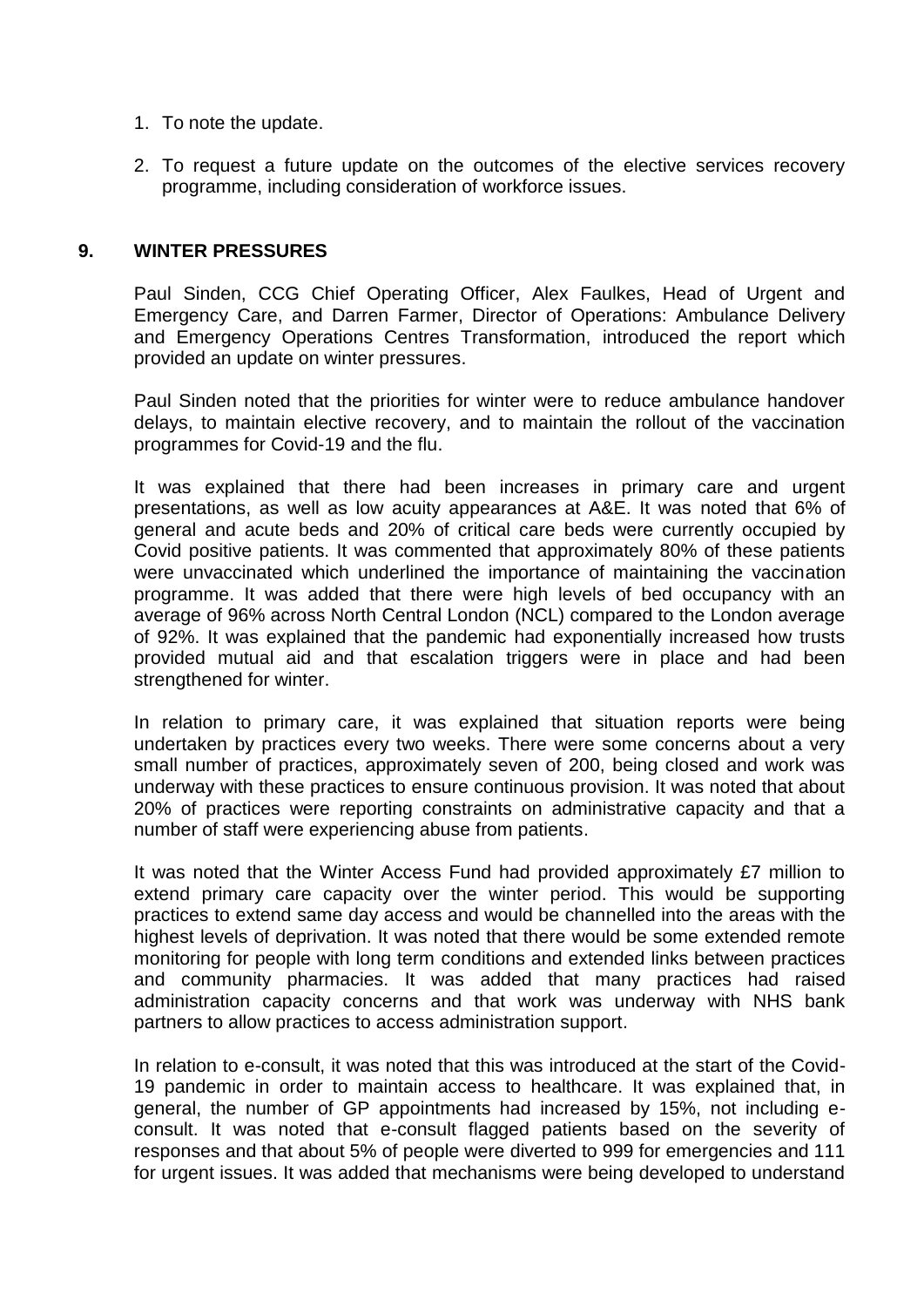patient experiences of e-consult and that work was underway with the provider and 111 to refine the service offer.

Darren Farmer noted that the London Ambulance Service (LAS) had experienced a large increase in demand of approximately 15-20%. It was explained that, as a result of the Covid-19 pandemic, a number of people were using private transport which was impacting the road networks and journey times. In relation to hospital breaches in October 2021, it was reported that there had been 450 over an hour at North Middlesex Hospital, 459 at Barnet, 333 at the Royal Free, 159 at Whittington, and 48 at University College London Hospital. It was highlighted that, since October, the LAS had been developing a new process with colleagues across the system which had been trialled over a two week period and had been reducing delays.

Alex Faulkes noted that the non-emergency NHS number, 111, had seen significant activity over the pandemic with a 30% increase in calls which was approximately 610,000 calls per year. It was explained that additional call volumes were anticipated over the winter and that suitable resources should be in place, although it was acknowledged that there were staff retention issues across the country.

In response to questions, the following responses were provided:

- Some members shared their experience of e-consult. It was noted that there was a lengthy form to fill out, that some of the questions asked were quite personal but irrelevant to a patient's situation, and that it was not useful for urgent requests. It was added that some GPs were using e-consult and were not booking appointments over the phone which was difficult for some patients. Jo Sauvage, NCL CCG Chair and Primary Care Lead, noted that staff were available on the phones and that it would be important to ensure that e-consult was not a barrier to access. It was explained that e-consult may not be appropriate for all patients but that it was an important option to cater for diverse populations. It was added that it was useful to hear about the relevance of the questions asked by e-consult and to consider whether this required refinement.
- John McGrath, GP & Clinical Responsible Officer (CRO), explained that e-consult was designed to provide online consultations rather than to book appointments. It was noted that the questions asked were based on a clinical algorithm that had been checked and that many of the questions would have been asked by a GP if the consultation was in person. It was accepted that e-consult was not useful in all situations, such as for under fives, and that it should be used as an addition to normal GP arrangements rather than a replacement.
- Some members noted that there had been issues with cycling schemes that had affected attendance times at hospitals for the LAS and it was enquired whether the LAS was included in the consultation process for new schemes affecting roads. Darren Farmer explained that contact differed by borough but that more focus was placed in areas where there had been more incidents. It was highlighted that there were two elements: Low Traffic Neighbourhoods (LTNs) which were organised by councils and cycle lanes which were organised by Transport for London (TfL). It was noted that the LAS continued to work with councils and TfL to ensure that patients could be reached in a timely manner. It was added that the LAS was a stakeholder and was routinely consulted but that engaging with this process was not always possible with increased workloads.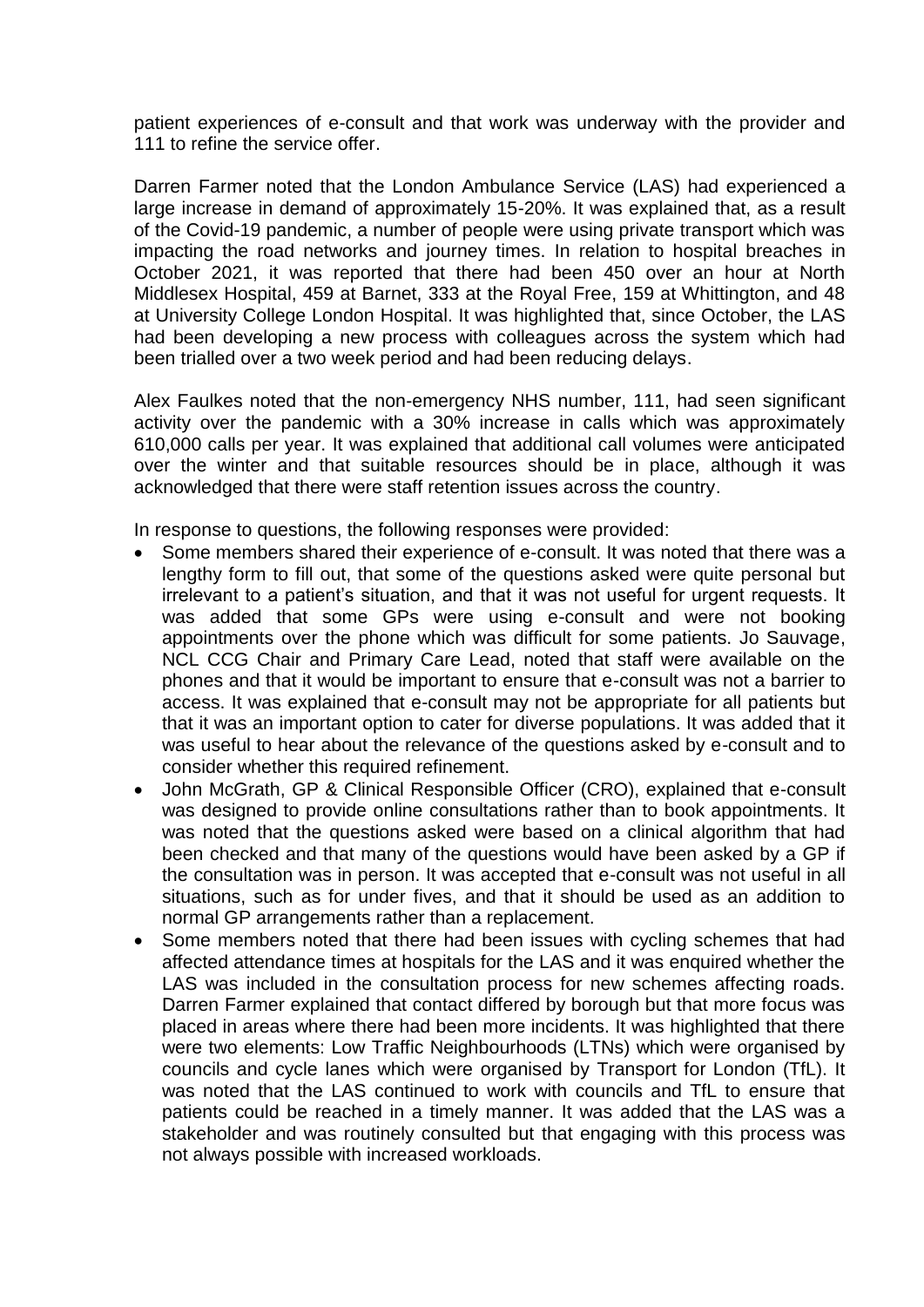- It was noted that the LAS had been implementing some new measures to tackle delays and it was enquired what this involved. Darren Farmer explained that work had been undertaken to identify which trusts were under the most pressure and which had capacity and, in response, boundary areas had been adapted to redirect some activity to trusts with capacity. It was highlighted that this was done in relation to patients who were least likely to require admission.
- It was noted that a number of LAS sites across London had been reconfigured in response to the Covid-19 pandemic but had now been deconsolidated to increase capacity. It was explained that there was a long term ambition for the LAS to move to a more centralised model but that no further changes were anticipated in NCL at present. It was added that it had been difficult to identify direct links between changes and impacts due to the number of developments that had taken place.
- In relation to mental health, Sarah Mansuralli, Director of Strategic Commissioning, acknowledged the significant impact of the pandemic on mental health. It was noted that A&E was not an appropriate place for those experiencing a mental health crisis but that many patients experienced a long length of stay where out of hospital pathways were not well-established. It was explained that there was some additional funding for mental health winter pressures and that it was aimed, working alongside colleagues in social care and housing, to establish better pathways. It was noted that it was aimed to support multi-disciplinary work around discharges to ensure that people would have the right care and support in the community. It was added that there had been developments in community transformation, including additional roles within primary care to support mental health need. It was noted that primary care had become more integrated with mental health and that lower level crisis provision had significantly improved. For example, it was highlighted that it was now possible for patients to access support lines directly rather than having to go through crisis services.
- The Chair enquired whether there were any areas of particular concern for the LAS. Darren Farmer explained that the LAS was in a solid position to cope with winter pressures and that, with new systems, was hoping to halve waiting numbers. It was noted that there had been significant, increased demand on the system, and particularly on staff, which could not be sustained and he urged everyone to use the system wisely, including the 111 telephone number and pharmacies.

The Chair noted that the Committee appreciated all of the work of the LAS in keeping the public safe and well and fully supported the request for extra staffing and wellbeing support. It was noted that it was useful to hear the actions that had been undertaken to reduce waiting times outside hospitals. The Committee requested a future update on the results of the proposed actions to improve LAS waiting times. In relation to e-consult, the Committee asked to receive additional information on how it was being used and whether it was an appropriate platform. In relation to workforce pressures, the Committee requested a future update to ensure that GPs and staff were appropriately supported.

It was noted that the deputation on primary care and winter pressures had raised a number of questions and it was requested that the CCG sent a written response to the deputation after the meeting.

#### **RESOLVED**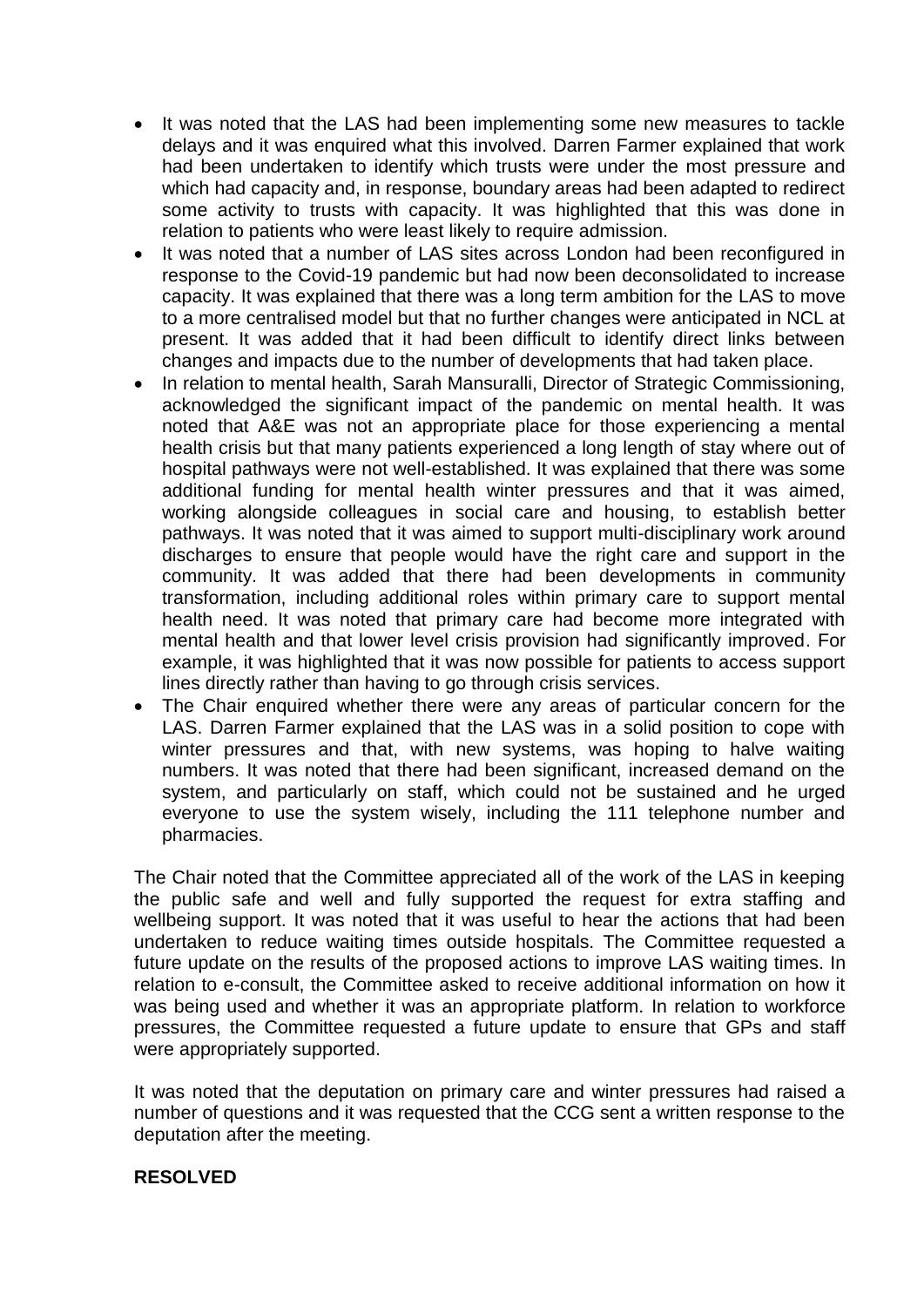- 1. To note the update.
- 2. To request a future update in relation to e-consult, including additional information on how it was being used and whether it was an appropriate platform.
- 3. To request a future update on the results of the proposed actions to improve the London Ambulance Service waiting times.
- 4. To request an update in relation to workforce pressures to ensure that GPs and staff were appropriately supported.
- 5. To request a written response to the deputation from NCL NHS Watch and Keep Our NHS Public on primary care and winter pressures for the Committee to consider.

## **10. WORK PROGRAMME**

#### **28 January 2022**

- Estates Strategy Update
- Dental Services
- Workforce to consider initiatives in primary and secondary care about how to retain staff, family friendly policies, accommodation arrangements, flexible employment policies, and sustainable retention practices. It was suggested that this could include a further update from the London Ambulance Service on any new initiatives.

## **18 March 2022**

- Mental Health and Community Services Review
- Lower Urinary Tract Services Update
- Finance

## **To be arranged**

- Royal Free Maternity Services
- Missing Cancer Patients
- Children's Services
- Screening and Immunisation
- Workforce Update (including supporting staff)

# **11. NEW ITEMS OF URGENT BUSINESS**

There were no new items of urgent business.